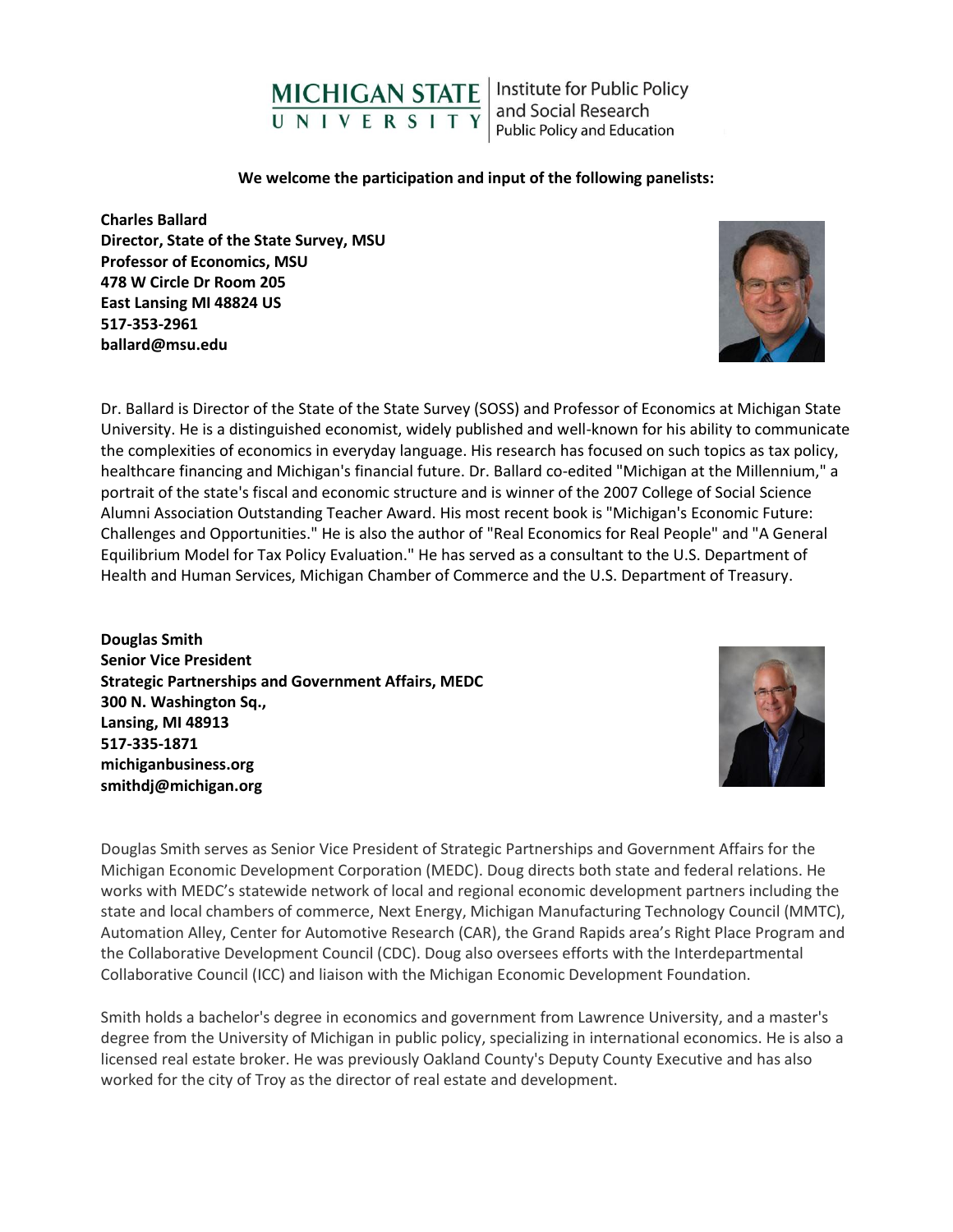**Richard Studley CEO, Michigan Chamber of Commerce 600 S. Walnut St. Lansing, MI 48933 517-371-2100 michamber.com rstudley@michamber.com www.twitter.com/rstudley**

Rich Studley became President & CEO of the Michigan Chamber of Commerce in July 2008. Before this appointment, Rich served as the Chamber's Executive Vice President from 2005 to June 2008. From 1997 through 2004, Rich was the Chamber's chief lobbyist. He joined the Chamber's Business Advocacy Team in May 1981 as Manager of Taxation and Labor Relations. In June 2013, Rich was elected to the Board of Directors of the U.S. Chamber of Commerce. He also serves as Chairman of the U.S. Chamber's Committee of 100, representing the top 100 state and local chambers of commerce in the USA; and as Chairman of the U.S. Chamber's Accreditation Committee for state and local chambers.

Rich received a Bachelor of Arts degree in Alma College, and a Master of Science in Administration degree from Central Michigan University. Prior to joining the Chamber, Rich was program director for the Michigan Senate Republican Office, and prior to that, City Manager for the City of Clare, Michigan.

## **Paul Hunt Senior Associate Vice President Research and Graduate Studies, MSU 249 Administration Building 426 Auditorium Rd. East Lansing, 48824-1046 517-432-4499 pmhunt@msu.edu**

http://www.chemistry.msu.edu/faculty-research/faculty-details/params/group/pmhunt/

**Forum Moderator:**

**AnnMarie Schneider Institute for Public Policy and Social Research Canadian Studies Center Michigan State University annmarie@msu.edu**

AnnMarie Schneider serves as director of the Legislative Leadership Program for Michigan State University's Institute for Public Policy and Social Research. The program provides a policy orientation for incoming lawmakers. She also develops the Institute's annual forum series and manages a multi-million dollar grant program that funds research related to topics facing the policymaking community. AnnMarie has directed her passion and expertise toward linking the research, policy, and education communities through public deliberation focused on society's most challenging issues. In the advent of term limits, she has helped to model similar connections on a national and international level.

A graduate of St. Robert Bellarmine University's Bachelor of Arts program, AnnMarie is from Louisville